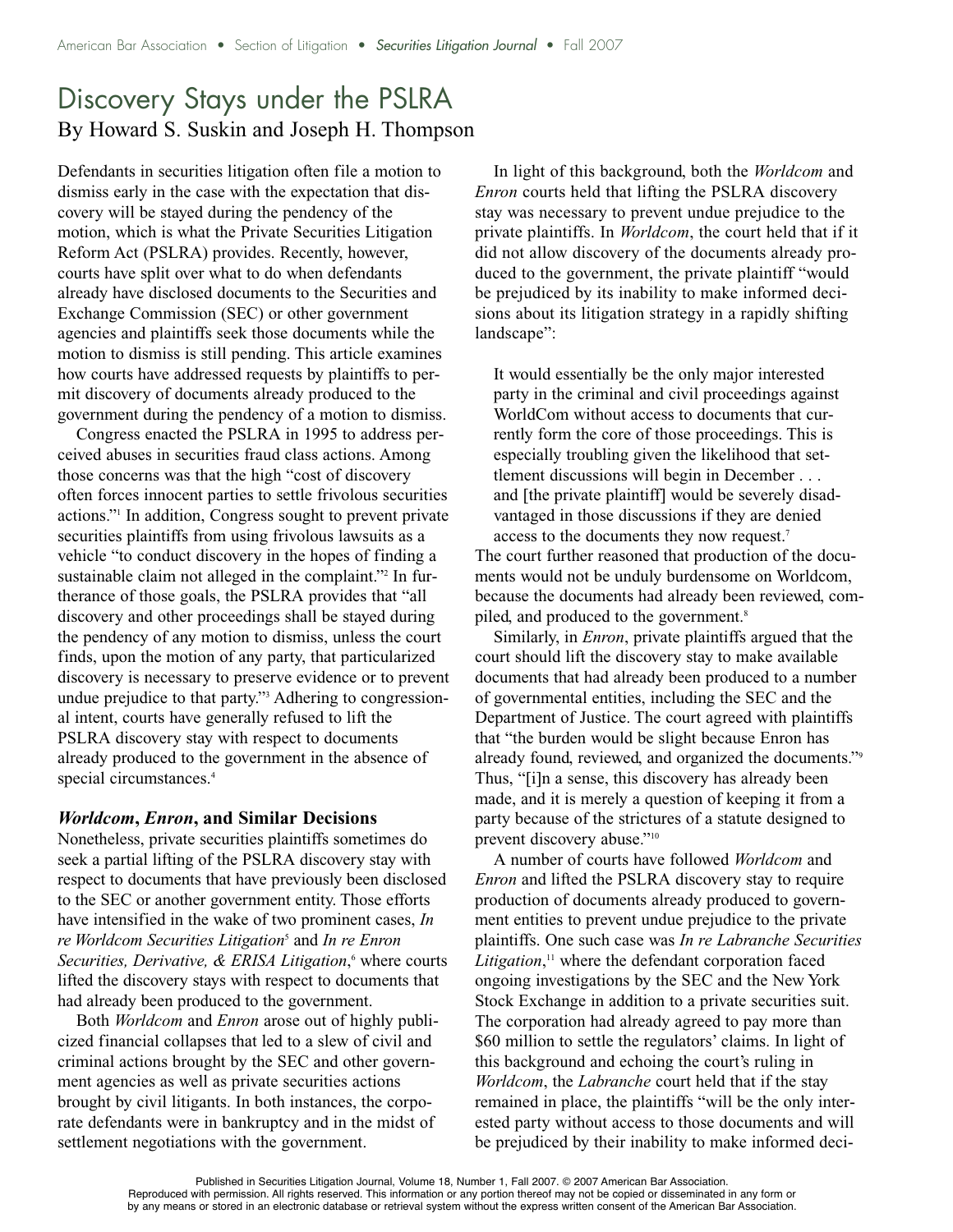sions about their litigation strategy in this rapidly shifting landscape."12 Moreover, as in *Worldcom* and *Enron*, the court held that since the private plaintiffs had agreed to pay the production costs, the additional production would not place an undue burden on defendants.

More recently, in *In re Delphi Securities Litigation*, 13 the court held that private plaintiffs "face being left with nothing" if denied access to documents already produced to the government where the defendant corporations had already consented to substantial monetary judgments in an SEC case and were in the midst of settlement negotiations with non-PSLRA parties in a related bankruptcy action. <sup>14</sup> Thus, the court concluded that "[w]ithout discovery of documents already made available to federal authorities and to interested parties in the Delphi bankruptcy action, Plaintiffs would be unfairly disadvantaged in pursuing litigation and settlement strategy."<sup>15</sup>

In two other cases, the courts have lifted the PSLRA discovery stay to allow discovery of materials already produced to the government, even though the corporate defendants were not in the midst of settlement negotiations with other parties or in bankruptcy proceedings. In *Singer v. Nicor*, <sup>16</sup> the court rejected defendants' attempt to distinguish *Enron* and *Worldcom* on the grounds that the defendants in those cases were bankrupt and facing other civil suits in which the PSLRA did not apply:

[E]ven if Nicor is not bankrupt, the concerns expressed by the *Enron* and *Worldcom* courts are valid and present in this case. Plaintiffs here may well be unfairly disadvantaged if they do not have access to the documents that the governmental and other agencies already have, during the pendency of the motion to dismiss. 17

Similarly, in *In re FirstEnergy Corp. Securities* Litigation,<sup>18</sup> the Northern District of Ohio held that private plaintiffs would be unfairly disadvantaged in pursuing litigation and settlement strategies if not allowed such discovery, despite the fact that there was no pending bankruptcy or settlement discussions with other parties. The court reasoned that "maintaining the discovery stay as to materials already provided to government entities does not further the policies behind the PSLRA" where (1) "FirstEnergy cannot, and indeed does not, allege any burden from providing documents that it has already reviewed and compiled"; and (2) "the court is not convinced . . . that the plaintiffs are using discovery as a fishing expedition to find a sustainable claim."19 Accordingly, the court partially lifted the PSLRA discovery stay to allow for production of documents already produced to the government.

A common thread among these cases is that, in addition to showing undue prejudice, the plaintiff's request

to lift the PSLRA discovery stay was found to be sufficiently "particularized," as the PSLRA requires. 20 Generally, courts have enforced the particularity requirement in allowing requests for a partial lifting of the PSLRA stay to allow for discovery of documents already produced to the government. <sup>21</sup> At least two courts, however, have held that a request is not sufficiently particularized merely because it is limited to documents already produced to the government. 22

Thus, to maximize the likelihood that the court will grant a partial lifting of the discovery stay to permit access to documents produced to the government, both a showing of undue prejudice and a particularized identification of the documents sought are expected.

## **Continued Refusal to Lift the Stay**

The importance of demonstrating undue prejudice and making a particularized showing of the documents sought cannot be overemphasized. In a series of recent cases, courts have made clear that, absent such showings, the mere fact that a corporate defendant has already produced documents to the government is not sufficient to mandate a partial lifting of the PSLRA discovery stay.

In *Frank v. Dana*, <sup>23</sup> the court rejected the private plaintiffs' argument that the PSLRA stay should be lifted to allow for discovery of materials that had already been turned over to the SEC. The court reasoned that those cases in which the stay had been lifted involved circumstances in which the defendant corporation had already entered into settlement negotiations or in which a large number of other litigants had already obtained such materials, such that failing to level the playing field would adversely affect the plaintiff's ability to recovery. <sup>24</sup> Absent these factors, the court refused to lift the stay: "Where there has been no risk that PSLRA plaintiffs will be frozen out of discovery negotiations, and the case is otherwise 'garden variety,' discovery of documents provided to the SEC has generally not been allowed."<sup>25</sup>

In *Canada, Inc. v. Aspen Technology, Inc.*, <sup>26</sup> the court also refused to lift the stay in the absence of the "'unique circumstances' that were present in *Worldcom*."27 The court stressed that "the mere fact that the discovery at issue has been provided to non-PSLRA governmental plaintiffs does not alone constitute undue prejudice within the meaning of the PSLRA's stay provision." It went on to explain:

Whether PSLRA plaintiffs should be subjected to a discovery stay while other parties, who are bringing claims under other causes of action, are not